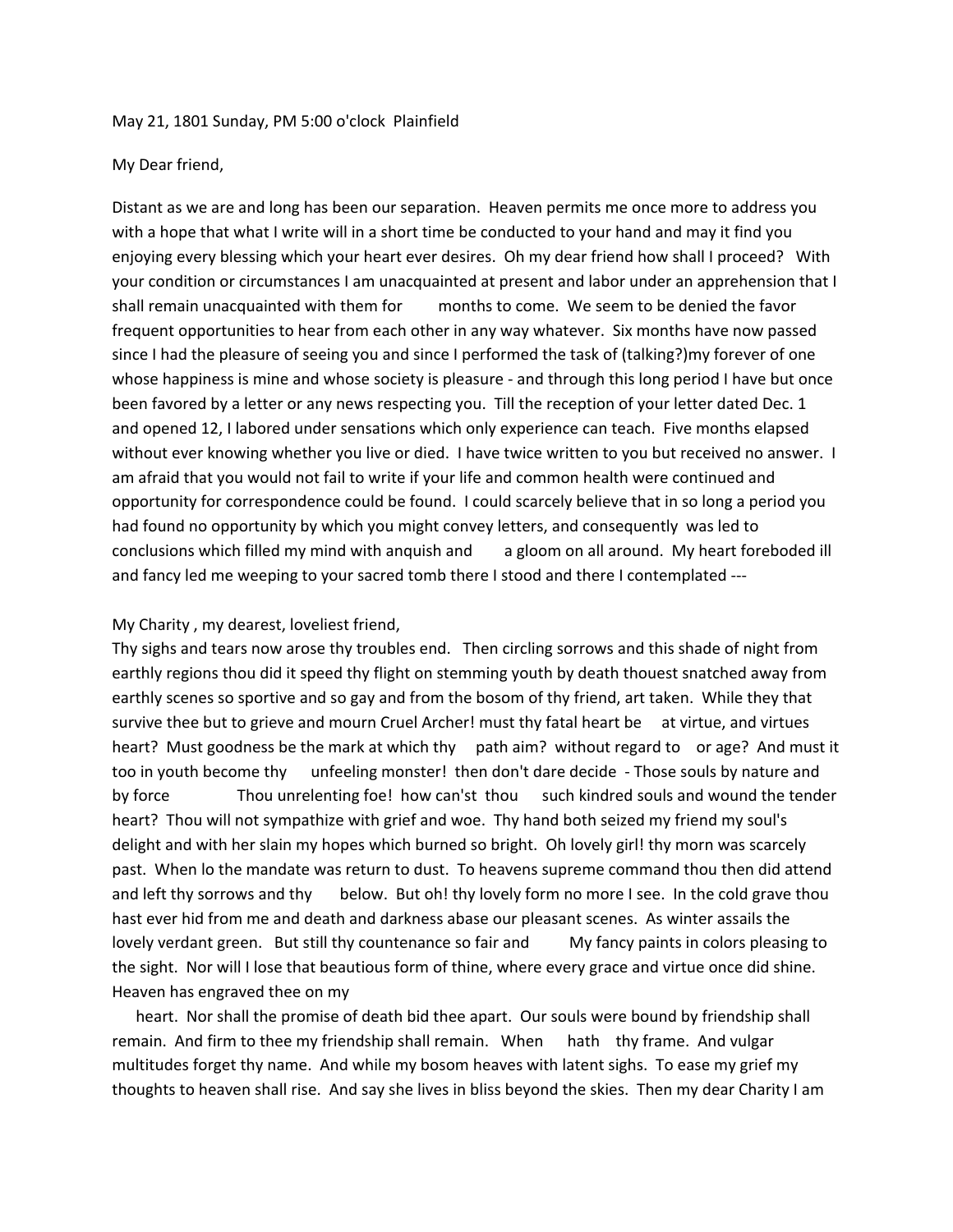perplexed and afflicted till the reception of your letters. (April 20th) in a degree relieved my anxiety. I received them at the funeral of the aged Liet. Cohan ? I was obliged to postpone the reading of them till I've returned I then opened them undisturbed and o my dear can you judge of my emotion? gratitude, affection, love, pleasure, piety, sympathy, and profusion swelled my breast while a scant tear trembled in my eye - I wished to relieve you from your unhappy domestic situation I wished to ease your suffering by your present and I wished to smooth the bed of pain and dread which so heavily oppressed you but none of these was in my power to do. I could only wish and only pray that the almighty teacher would remove the adversity and sorrow and replace it by that of undisturbed felicity - Tell me, my dear O tell me is there any possible way that I can contribute to your happiness? I have contemplated on various ways but all proe abortive. I have at times thought of proposing to my parents that they should give you an invitation to come and make this your home and enjoy all the prviliges which I am favored but it appears as impracticable that I am obliged to banish this idea from my mind. All which I at present can do, with my hope to yild a single moments pleasure to you, is to write and indeed did you not asure me of it I could not believe that to receive anything from me so inadequate and endearing could afford any satisfaction. Why, my dear friend as you so repeatedly acknowledged your obligations to me? Your letters abound with acknowledgments of obligations to gratitude but, my dear I meant them not. Friendship demanded from me and which I have done and have cheerfully have I performed all in which you can denominate kindness - I deserve nothing from your hand which I do not receive. If you are obligated to me, surely much more am I to you and how I shall discharge this obligation I can not say - if affection and gratitude will pay the debt I justly give one to you, it shall not long remain unpaid. The in your letter I conveyed to her but have not since seen her my Father it he observed that it would aid all the female compensation which he ever saw. The other has seen it as a worthy character would have deserved all the applause which I am capable of giving. Did I not still know your aversion to flattery and your love to sincerity I should conclude you dissembled when you wrote it but I will not suppose this - I will suppose that you meant sincerely and then your judgment in other cases is superior yet here it errors - the character there presented, cannot be my own. I expect to send this letter to Boston or perhaps to Abington by Father he will leave home tomorrow morning but when this will reach you is uncertain. Could I see you, my dear I would have much to say which I cannot write. Is there no prospect that we shall ever meet? must our lives be spent at this vast distance? forbid it Heaven Do write if ever opportunity presents inform me of everything relating to your happiness which may be trusted on paper. I hear nothing from you but what you write, then you write all which you can with propriety. I shall probably spend the summer in school, I have taken the school in the west district of Plainfield in the new school house near Deacon Packards. I expect to board at Deacon Packards or Mr. Keeler (?) I shall probably open the school a week from tomorrow. I have nothing very peculiarly interesting to write. Mr. D. Whaten lost his second child last week second instance of mortality have occurred in this town within a few weeks three aged persons and three children have passed off the stage since the 20th of March. It is in general healthy. I have though , the winter and spring enjoyed tolerable and all my Father's family. To say anything of our friends in Cummington is perhaps needed. Mr. J. E. Packard has left Miss Burroughs (?) and is married to Miss Flo Reed. I have written more than I intended and I fear nothing will afford any pleasure but I am sure you will